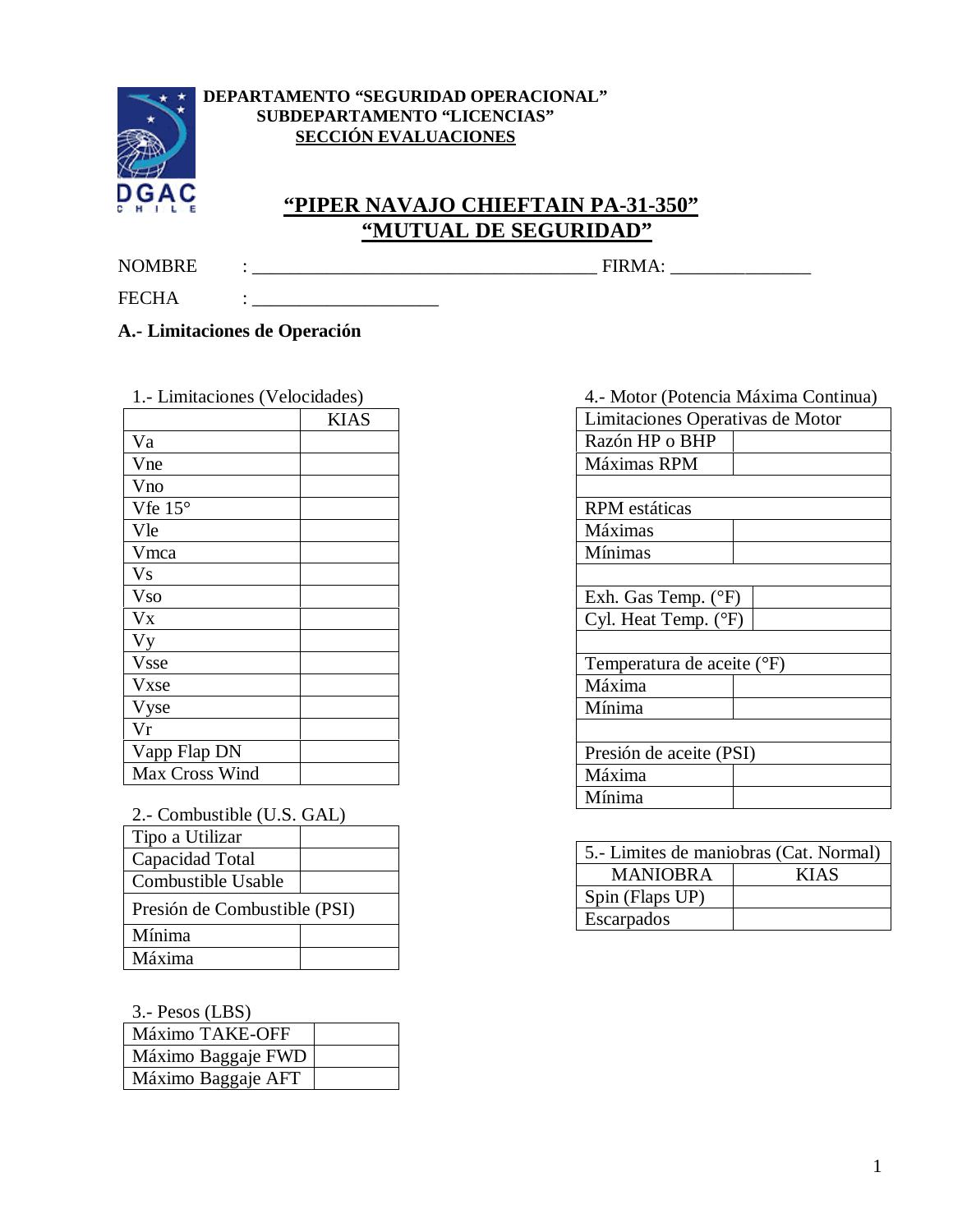## **B.- Emergencies Procedures**

## **1.- ENGINE FAILURE DURING NORMAL TAKEOFF (85 KIAS or below)**

#### **a.- If Sufficient runway remains for a safe stop:**

- Throttle \_\_\_\_\_\_\_\_\_\_\_\_\_\_\_\_\_\_\_\_\_\_\_\_
- Brakes \_\_\_\_\_\_\_\_\_\_\_\_\_\_\_\_\_\_\_\_\_\_\_\_

Stop Straight Ahead

#### **b.- If Insufficient runway remains for a safe stop:**

| Throttle                 |  |
|--------------------------|--|
| Mixture                  |  |
| Master Switch            |  |
| <b>Fuel Selector</b>     |  |
| <b>Magnetos Switches</b> |  |
|                          |  |

Maintain directional control and maneuver to avoid obstacles.

#### **2.- ENGINE FAILURE DURING NORMAL TAKEOFF (above 85 KIAS)**

| <b>Directional Control</b>                                                                                     |  |
|----------------------------------------------------------------------------------------------------------------|--|
| Power (Oper. Engine)                                                                                           |  |
| Propeller Control (Inop. E.)                                                                                   |  |
| <b>Landing Gear</b>                                                                                            |  |
| Bank                                                                                                           |  |
| Airspeed                                                                                                       |  |
| Cowl Flaps (Inop. Eng.)                                                                                        |  |
| Airspeed                                                                                                       |  |
| <b>Engine Securing Procedures</b>                                                                              |  |
| 로 1000 - 1000 - 1000 - 1000 - 1000 - 1000 - 1000 - 1000 - 1000 - 1000 - 1000 - 1000 - 1000 - 1000 - 1000 - 100 |  |

Land as soon as practical at the nearest suitable.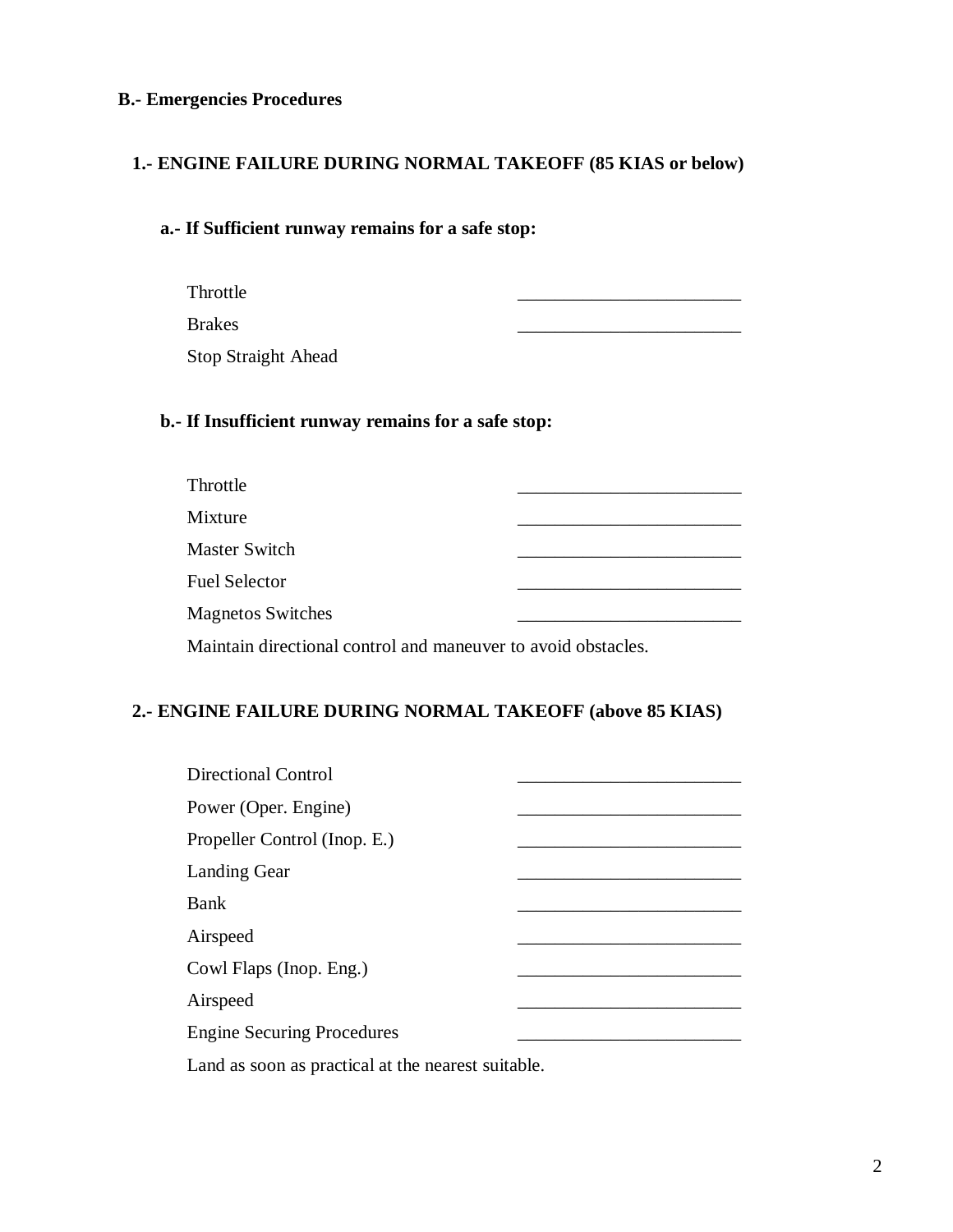# **3.- ENGINE FAILURE DURING FLIGHT (ABOVE 76 KIAS)**

| Inoperative engine                                           |  |
|--------------------------------------------------------------|--|
| Operative engine                                             |  |
| Airspeed                                                     |  |
|                                                              |  |
| Before securing inoperative engine:                          |  |
|                                                              |  |
| <b>Fuel Flow</b>                                             |  |
| <b>Fuel Quantity</b>                                         |  |
| Fuel Selector (inop. Eng.)                                   |  |
| Oil pressure and temperature                                 |  |
| Magneto switches                                             |  |
| Air Start                                                    |  |
|                                                              |  |
| If engine does not start, complete Engine Securing Procedure |  |
|                                                              |  |
| Power (Oper. Eng.)                                           |  |
| Mixture (Oper. Eng.)                                         |  |
| Fuel Quantity (Oper. Eng. Tank)                              |  |
| Emergency Fuel Pump (Oper. Eng.)                             |  |
| Cowl Flap (Oper. Eng.)                                       |  |
| Trim                                                         |  |
| <b>Electrical Load</b>                                       |  |
|                                                              |  |

Land as soon as practical at nearest suitable airport